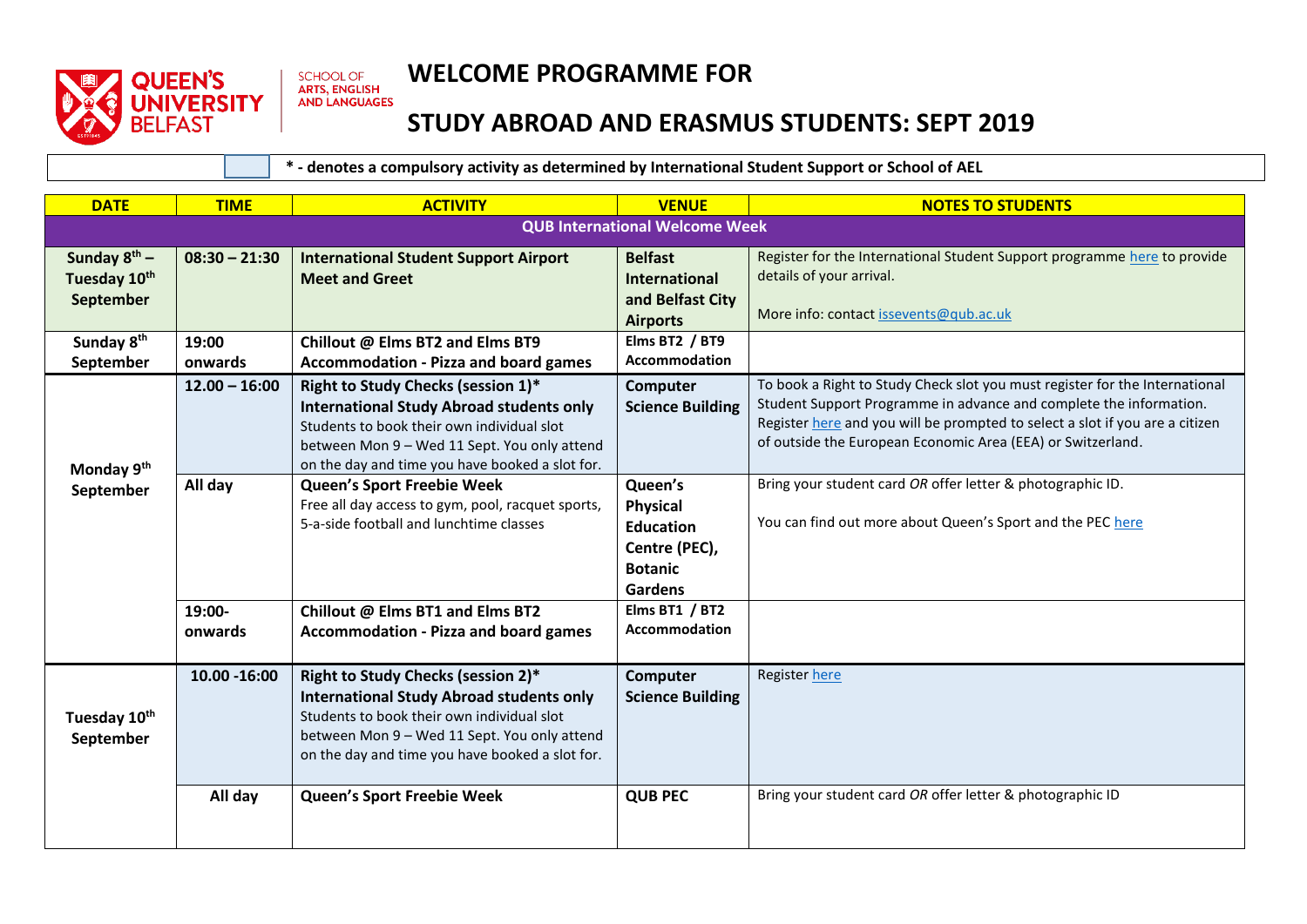| <b>DATE</b>                             | <b>TIME</b>                                                                                                | <b>ACTIVITY</b>                                                                                                                                                                                                                                                                                                                                                                                                          | <b>VENUE</b>                                                                                                                                                                      | <b>NOTES TO STUDENTS</b>                                                                                                                                                                                                                                                                                                                                                                                                                                 |
|-----------------------------------------|------------------------------------------------------------------------------------------------------------|--------------------------------------------------------------------------------------------------------------------------------------------------------------------------------------------------------------------------------------------------------------------------------------------------------------------------------------------------------------------------------------------------------------------------|-----------------------------------------------------------------------------------------------------------------------------------------------------------------------------------|----------------------------------------------------------------------------------------------------------------------------------------------------------------------------------------------------------------------------------------------------------------------------------------------------------------------------------------------------------------------------------------------------------------------------------------------------------|
| Tuesday 10 <sup>th</sup><br>September   | 19:00 -<br>onwards                                                                                         | Friends International - Welcome Meal<br>Free Welcome Meal organised by Friends<br>International QUB Christian Union Student<br>Society.                                                                                                                                                                                                                                                                                  | <b>Fisherwick</b><br>Presbyterian<br>Church, 2<br><b>Chlorine</b><br>Gardens, Belfast<br>BT9 5DJ                                                                                  | Register here                                                                                                                                                                                                                                                                                                                                                                                                                                            |
|                                         | 09:00-09:30<br>$09:30 - 10.00$<br>$10:00 - 10:15$<br>$10.20 - 11.15$<br>$11:15 - 11:30$<br>$11:30 - 12.00$ | <b>Programme Registration*</b><br>Study Abroad students will receive their<br>Welcome letter at Programme Registration with<br>details of their enrolment appointment for that<br>afternoon<br>Welcome and Introduction*<br><b>Immigration Talk*</b><br><b>Study Abroad Students: Enrolment and</b><br><b>Registration Talk*</b><br><b>Studying at Queen's University*</b><br>Library/IT Services Talk*                  | <b>Whitla Hall</b><br><b>Whitla Hall</b><br><b>Whitla Hall</b><br><b>Larmor Lecture</b><br><b>Theatre, Physics</b><br><b>Building</b><br><b>Whitla Hall</b><br><b>Whitla Hall</b> | Tea / coffee on arrival. Organised by International Student Support<br>Students will receive a Welcome goodie bag<br>For more info email iss@qub.ac.uk<br>Organised by International Student Support<br>Organised by International Student Support<br>All Study Abroad, Exchange and Erasmus students to attend<br>For more info email studyabroad@qub.ac.uk<br>Organised by International Student Support<br>Organised by International Student Support |
| Wednesday 11 <sup>th</sup><br>September | $12:00 - 15:30$                                                                                            | <b>International Welcome Fair</b><br>Food market and Meet the Services event<br>including Students' Union, Disability Services<br>and Student Wellbeing.                                                                                                                                                                                                                                                                 | <b>Elmwood Hall</b>                                                                                                                                                               | Campus food market where you can purchase lunch                                                                                                                                                                                                                                                                                                                                                                                                          |
|                                         | $12:00 - 17:00$                                                                                            | Right to Study Checks (session 3)*<br><b>International Study Abroad students only</b><br>Students to book their own individual slot<br>between Mon 9 - Wed 11 Sept. You only attend<br>on the day and time you have booked a slot for.                                                                                                                                                                                   | Computer<br><b>Science Building</b>                                                                                                                                               | Register here                                                                                                                                                                                                                                                                                                                                                                                                                                            |
|                                         | $12:30 - 17:00$<br>All day                                                                                 | <b>Study Abroad Enrolment and Online</b><br><b>Registration Appointments - Student</b><br>Cards*<br>See your Welcome letter for details and location<br>of your enrolment appointment, usually with<br>your Adviser of Studies in your School. Then<br>after the appointment go to the Computer<br>Science Building to complete the registration<br>process and receive your student card.<br>Queen's Sport Freebie Week | Computer<br><b>Science Building</b><br><b>QUB PEC</b>                                                                                                                             | **International Study Abroad/Exchange students only.**<br>Erasmus students to enrol on Thursday 12 <sup>th</sup> September.<br>For more info email studyabroad@qub.ac.uk<br>Bring your student card OR offer letter & photographic ID                                                                                                                                                                                                                    |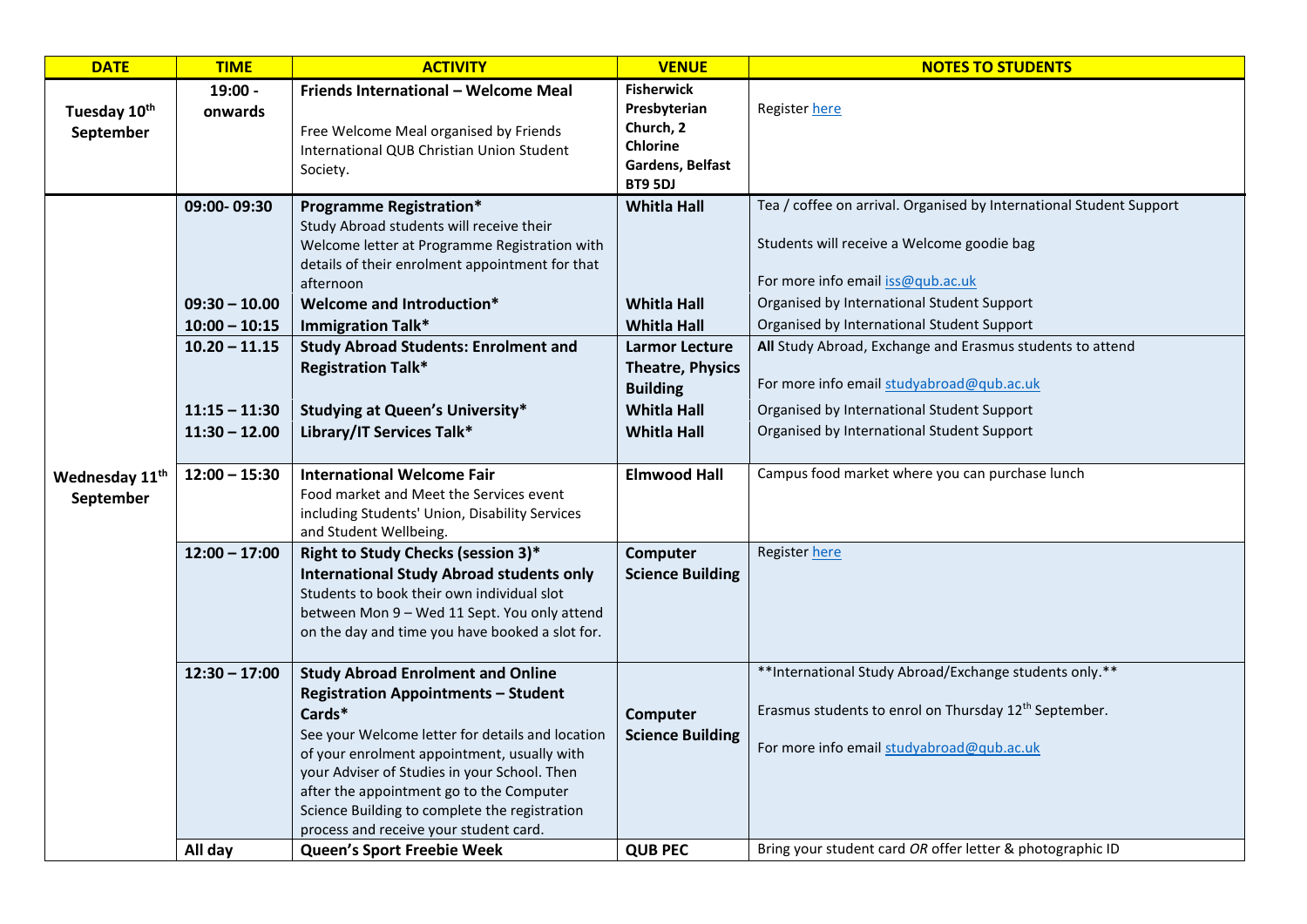| <b>DATE</b>                | <b>TIME</b>                              | <b>ACTIVITY</b>                                                                           | <b>VENUE</b>            | <b>NOTES TO STUDENTS</b>                                                |
|----------------------------|------------------------------------------|-------------------------------------------------------------------------------------------|-------------------------|-------------------------------------------------------------------------|
| Wednesday 11 <sup>th</sup> | $18:00 -$                                | <b>Pizza and Chill night</b>                                                              | Elms BT1 / BT2 /        |                                                                         |
| September                  | onwards                                  |                                                                                           | BT9                     |                                                                         |
|                            |                                          |                                                                                           | <b>Accommodation</b>    |                                                                         |
|                            | <b>Welcome and Orientation Sessions*</b> |                                                                                           |                         | Organised by International Student Support.                             |
|                            | 09:00 -09:30                             | Settling into Belfast*                                                                    | <b>Whitla Hall</b>      |                                                                         |
|                            | $09:30 - 10:30$                          | Accommodation*                                                                            |                         |                                                                         |
|                            | 10:30-12:00                              | <b>Campus Tours</b>                                                                       | <b>Depart outside</b>   | You need to pre-book your spot on the tour so click here to book        |
|                            |                                          | Take a free tour of the Queen's University                                                | <b>Whitla Hall</b>      |                                                                         |
|                            |                                          | campus to help familiarise yourself with your                                             |                         | Organised by International Student Support.                             |
|                            | 11:30 - 13:30                            | surroundings.                                                                             | <b>Student</b>          | Organised by International Student Support.                             |
|                            |                                          | Lunch break- free pizza in the Student<br><b>Guidance Centre Hub</b>                      | Guidance                |                                                                         |
|                            |                                          |                                                                                           | <b>Centre Hub</b>       |                                                                         |
| Thursday 12th              | $12:30 - 17:00$                          | <b>Erasmus Enrolment and Online</b>                                                       | See your                | ** Erasmus students only.**                                             |
| September                  |                                          | <b>Registration Appointments - Student</b>                                                | welcome letter          |                                                                         |
|                            |                                          | Cards*                                                                                    | / Computer              | International Study Abroad/Exchange students to enrol on Wednesday 11   |
|                            |                                          | See your Welcome letter for details and location                                          | <b>Science Building</b> | September.                                                              |
|                            |                                          | of your enrolment appointment, usually with                                               | for registration        |                                                                         |
|                            |                                          | your Adviser of Studies in your School. Then                                              |                         | For more info email erasmus@qub.ac.uk                                   |
|                            |                                          | after the appointment go to the Computer<br>Science Building to complete the registration |                         |                                                                         |
|                            |                                          | process and receive your student card.                                                    |                         |                                                                         |
|                            | All day                                  | Queen's Sport Freebie Week                                                                | <b>QUB PEC</b>          | Bring your student card OR offer letter & photographic ID               |
|                            |                                          |                                                                                           |                         |                                                                         |
|                            | $17:00 - 17:30$                          | <b>QUBSU International Buddy Scheme</b>                                                   | <b>Whitla Hall</b>      | Pre-registration is essential!                                          |
|                            |                                          | Registration & Sign Up                                                                    |                         |                                                                         |
|                            | $17:30 - 20:00$                          | Meet Your Buddy! Event                                                                    |                         | Click here to register for a Buddy to help introduce you to campus life |
|                            | $20:00 - 22:30$                          | International Buddy Scheme: Quiz                                                          |                         |                                                                         |
|                            |                                          |                                                                                           |                         | For more info email studentsunion@qub.ac.uk                             |
|                            | $09:00 - 11:15$                          | <b>Welcome and Orientation Sessions*</b>                                                  | Whitla Hall: you        | Organised by International Student Support                              |
|                            |                                          | Careers & Development Weeks<br>$\bullet$                                                  | will be                 | You will be allocated to either:                                        |
|                            |                                          | <b>Student Services- Money Matters &amp;</b>                                              | allocated to a          |                                                                         |
|                            |                                          | <b>Student Wellbeing</b>                                                                  | venue                   | Red: PFC/0G/024                                                         |
| Friday 13th                |                                          |                                                                                           |                         | Yellow: Harty Music Room<br>Blue: PHY/EMEL                              |
| September                  |                                          |                                                                                           |                         | Purple: PHY/LARM                                                        |
|                            |                                          |                                                                                           |                         | Orange: LAN/01/052                                                      |
|                            |                                          |                                                                                           |                         |                                                                         |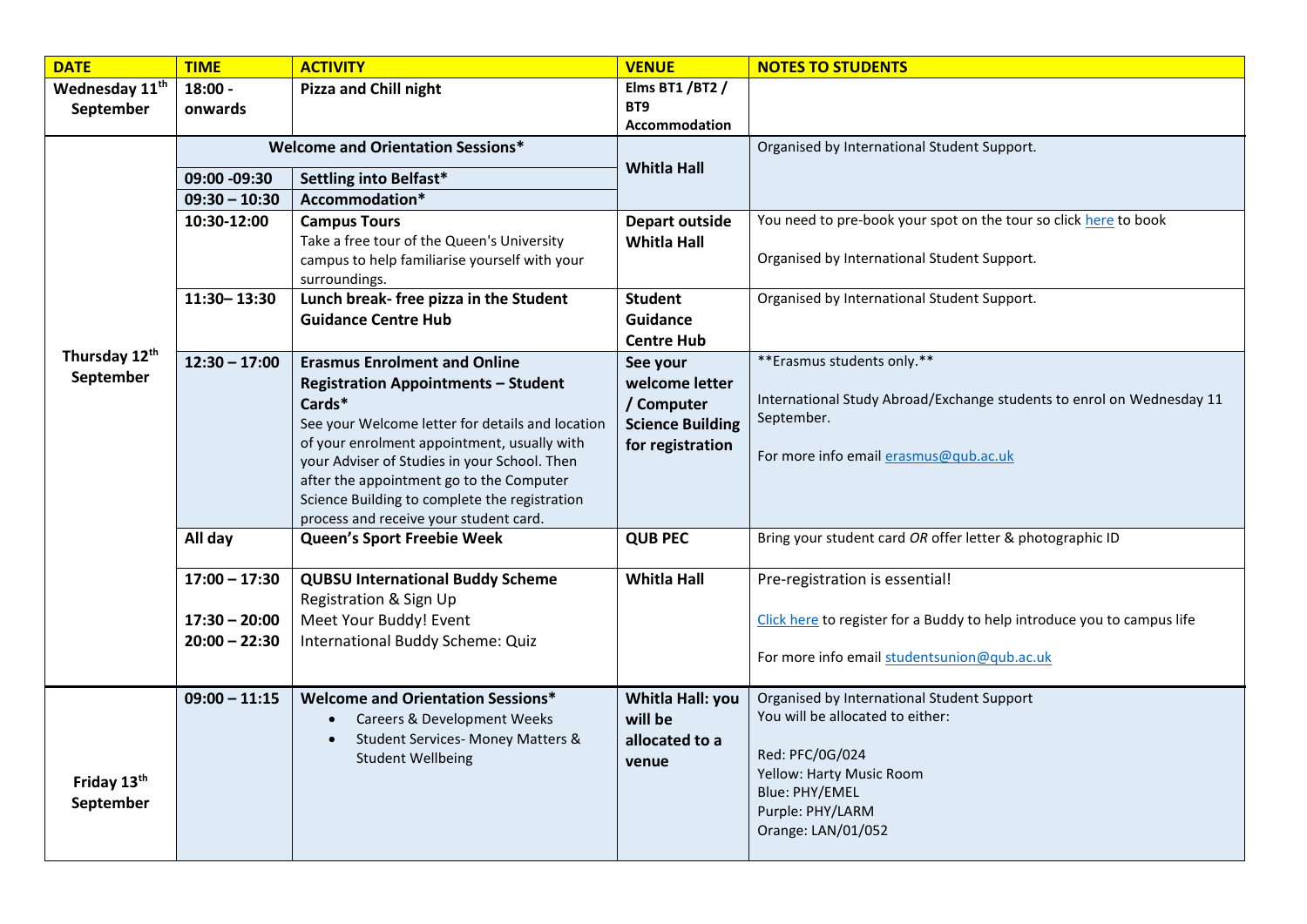| <b>DATE</b>             | <b>TIME</b>     | <b>ACTIVITY</b>                                                                                       | <b>VENUE</b>            | <b>NOTES</b>                                                                                                                             |
|-------------------------|-----------------|-------------------------------------------------------------------------------------------------------|-------------------------|------------------------------------------------------------------------------------------------------------------------------------------|
|                         | $11:30 - 12:00$ | <b>International Welcome Coffee Break</b>                                                             | <b>Whitla Hall</b>      | Organised by International Student Support.                                                                                              |
|                         |                 |                                                                                                       |                         |                                                                                                                                          |
|                         |                 |                                                                                                       |                         |                                                                                                                                          |
|                         | $12:00 - 13:45$ | <b>Welcome and Orientation Sessions*</b>                                                              | <b>Location as</b>      | Organised by International Student Support                                                                                               |
|                         |                 | Health - Sport                                                                                        | allocated               | In groups as allocated                                                                                                                   |
|                         |                 | <b>Health Centre</b><br>English Language Support                                                      |                         |                                                                                                                                          |
|                         |                 | Food Safety                                                                                           |                         |                                                                                                                                          |
|                         |                 | PSNI & QUB Security                                                                                   |                         |                                                                                                                                          |
|                         | $13:45 - 15:00$ | Free lunch at South Dining Hall!                                                                      | <b>South Dining</b>     | Organised by International Student Support.                                                                                              |
|                         |                 | Vegetarian options will be available                                                                  | Hall                    |                                                                                                                                          |
| Friday 13th             | $12:30 - 17:00$ | <b>Study Abroad Online Registration Mop Up</b>                                                        | Computer                | International Study Abroad/Exchange and Erasmus students                                                                                 |
| September               |                 | Session* (for students who have not yet                                                               | <b>Science Building</b> |                                                                                                                                          |
|                         |                 | completed registration only)                                                                          |                         |                                                                                                                                          |
|                         | All day         | Queen's Sport Freebie Week                                                                            | <b>PEC</b>              |                                                                                                                                          |
|                         | $15:00 - 16:30$ | <b>Free City Sightseeing Bus</b>                                                                      | <b>Departs</b>          | Places are limited. To sign up click here<br>You will need an access code to book this event. You receive an access code                 |
|                         |                 | International Student Support have arranged for<br>a City Sightseeing Bus to give you a 1.5 hour tour | Student's               | after registering for the Programme here                                                                                                 |
|                         |                 | of Belfast. Pre-registration is essential                                                             | Union,<br>Elmwood 15:00 | Any queries contact issevents@qub.ac.uk                                                                                                  |
|                         | 18:30 -         | <b>International Buddy Scheme Traditional</b>                                                         | <b>Students' Union</b>  | No registration required, just turn up!                                                                                                  |
|                         | onwards         | Crawl                                                                                                 | The Speakeasy,          | For more info email studentsunion@qub.ac.uk                                                                                              |
|                         |                 |                                                                                                       | <b>Lisburn Road</b>     |                                                                                                                                          |
|                         | 20:00           | <b>QFT (Queen's Film Theatre) Movie</b>                                                               | Queen's Film            | To reserve a ticket, E: issevents@qub.ac.uk                                                                                              |
|                         | onwards         | <b>Screening</b>                                                                                      | <b>Theatre</b>          |                                                                                                                                          |
|                         | All day         | European Heritage Open Days Weekend                                                                   | <b>Venues across</b>    | Check out some amazing historical sites across Northern Ireland for free as                                                              |
|                         |                 | 2019 #EHODNI                                                                                          | <b>Northern</b>         | part of a special weekend.                                                                                                               |
|                         |                 | Free entrance over one weekend to over 300                                                            | <b>Ireland</b>          | Download brochure here                                                                                                                   |
|                         |                 | properties and events across Northern Ireland                                                         |                         | * Please note this is an external event not organised by QUB                                                                             |
| Saturday 14th           | $13:00 - 14:00$ | <b>International Coffee Hour</b>                                                                      | <b>Student</b>          | Organised by International Student Support.                                                                                              |
| September               |                 |                                                                                                       | <b>Guidance</b>         |                                                                                                                                          |
|                         |                 |                                                                                                       | Centre Hub,             |                                                                                                                                          |
|                         |                 |                                                                                                       | ground floor            |                                                                                                                                          |
|                         | $18:45 - 21:00$ | <b>Traditional Céilí</b><br>Doors open at 18:45, Céilí begins at 19:00                                | <b>Whitla Hall</b>      | Tickets in Welcome pack received at registration. Organised by<br>International Student Support. For more info email issevents@qub.ac.uk |
|                         |                 | <b>European Heritage Open Days Weekend</b>                                                            | Venues across           | Check out some amazing historical sites across Northern Ireland for free as                                                              |
| Sunday 15 <sup>th</sup> | All day         | 2019 #EHODNI                                                                                          | <b>Northern</b>         | part of a special weekend.                                                                                                               |
| September               |                 | Free entrance over one weekend to over 300                                                            | Ireland                 | Download brochure here                                                                                                                   |
|                         |                 | properties and events across Northern Ireland                                                         |                         | * Please note this is an external event not organised by QUB                                                                             |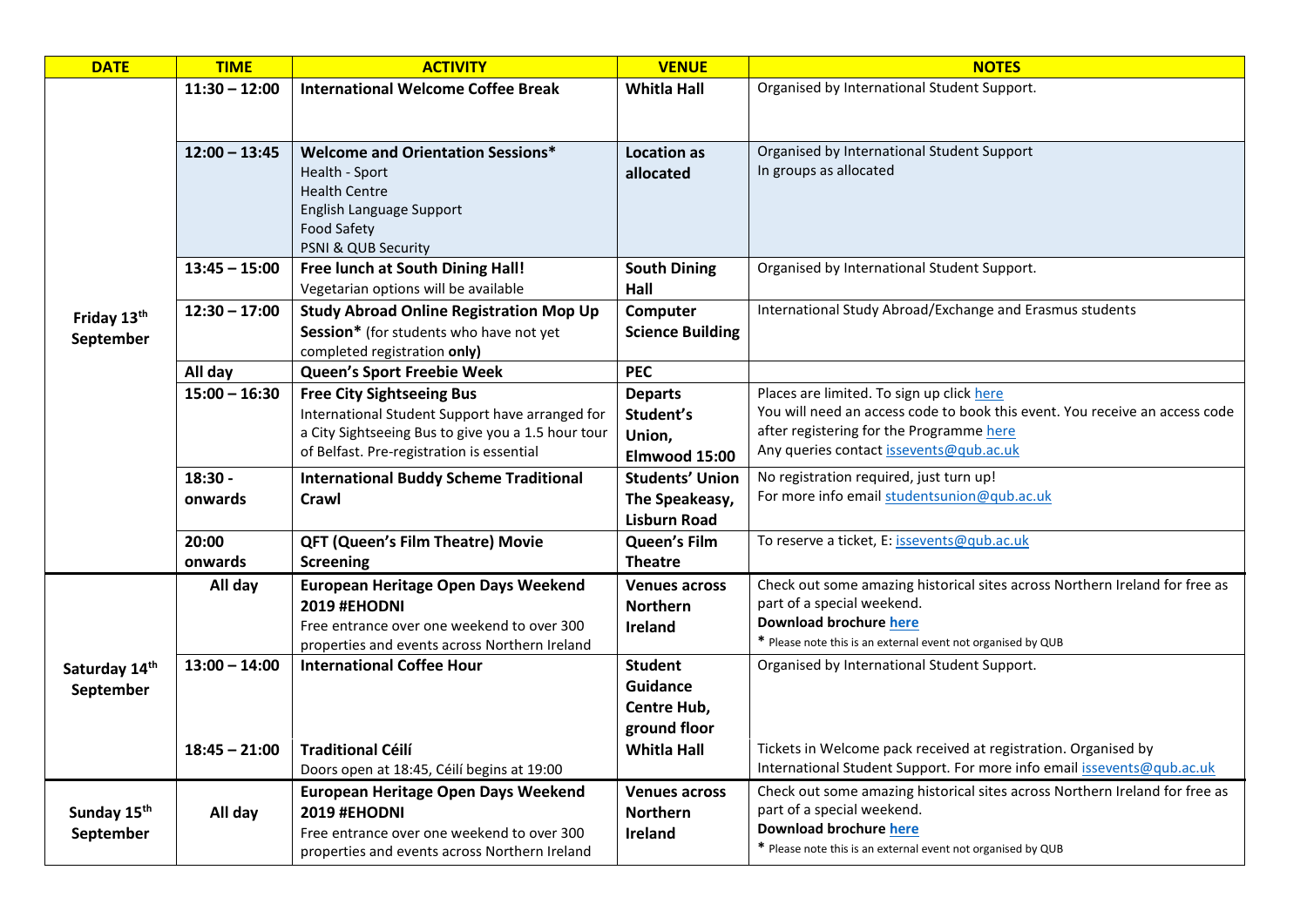| <b>DATE</b>                          | <b>TIME</b>                                                             | <b>ACTIVITY</b>                                                                                                                                                                                                                                                                                                                                                                  | <b>VENUE</b>                                                                                                                                       | <b>NOTES</b>                                                                                                                                                                                                                                                                                                                                                                                                                                                                                                                                                                                                    |
|--------------------------------------|-------------------------------------------------------------------------|----------------------------------------------------------------------------------------------------------------------------------------------------------------------------------------------------------------------------------------------------------------------------------------------------------------------------------------------------------------------------------|----------------------------------------------------------------------------------------------------------------------------------------------------|-----------------------------------------------------------------------------------------------------------------------------------------------------------------------------------------------------------------------------------------------------------------------------------------------------------------------------------------------------------------------------------------------------------------------------------------------------------------------------------------------------------------------------------------------------------------------------------------------------------------|
| Sunday 15 <sup>th</sup><br>September | $19:00 -$<br>onwards<br>20:00<br>onwards                                | <b>Queen's International Student Society</b><br><b>Welcome Meal</b><br>Free dinner with performances!<br><b>QFT Film Screening</b><br>Two film options                                                                                                                                                                                                                           | The Lounge,<br>Queen's<br>Students'<br>Union,<br><b>Elmwood</b><br>Avenue<br><b>Queen's Film</b><br>Theatre,<br><b>University</b><br><b>Square</b> | Contact qiss@qub.ac.uk for more information<br>Must register in advance- click here<br>Meet outside QFT on University Square. Organised by International Student<br>Support.                                                                                                                                                                                                                                                                                                                                                                                                                                    |
|                                      |                                                                         |                                                                                                                                                                                                                                                                                                                                                                                  |                                                                                                                                                    | For more info email issevents@qub.ac.uk                                                                                                                                                                                                                                                                                                                                                                                                                                                                                                                                                                         |
|                                      |                                                                         |                                                                                                                                                                                                                                                                                                                                                                                  | <b>AHSS / SCHOOL WELCOME WEEK</b>                                                                                                                  |                                                                                                                                                                                                                                                                                                                                                                                                                                                                                                                                                                                                                 |
| Monday 16 <sup>th</sup><br>September | <b>AM</b><br>from 9.15am<br>please see<br>programme<br>for full details | AEL SCHOOL SUBJECT WELCOME*<br><b>Choose from:</b><br><b>Drama</b><br><b>English</b><br><b>Film Studies &amp; Production</b><br>Languages<br><b>Music</b><br>Includes sessions on:<br>- Welcome & Introduction to the School<br>- Welcome from the Director of Education<br>- Introduction to Adviser of Studies and Personal<br><b>Tutors</b><br>- Introduction to Peer Mentors | See detail in<br>chosen link                                                                                                                       | Please self-select the Group you wish to attend by the most appropriate<br>subject based on your module selection.<br>Film Studies & Production, Music and Drama: Group 1<br>English: Group 2<br>Languages: Group 3<br>Full details of venue/times will be found in the programme links opposite.<br><b>IMPORTANT:</b> Programmes may be subject to change, keep checking<br>https://www.qub.ac.uk/schools/ael/<br>You will receive a final version of the programme in the Welcome session<br>on Monday 16 September, and spare packs will be available from the AEL<br>School UG Office, 2 University Square. |
|                                      | $11:00 - 16:00$                                                         | <b>Consent Camp</b>                                                                                                                                                                                                                                                                                                                                                              | Lawn of the<br><b>Lanyon Building</b>                                                                                                              | Organised by the Student Wellbeing Team. Inflatables and activities on the<br>lawn!                                                                                                                                                                                                                                                                                                                                                                                                                                                                                                                             |
|                                      | $11:30 - 12:30$                                                         | <b>School of AEL University Welcome*</b>                                                                                                                                                                                                                                                                                                                                         | <b>Whitla Hall</b>                                                                                                                                 | Welcome with Professor David Jones, QUB Pro-Vice Chancellor Education<br>and Students                                                                                                                                                                                                                                                                                                                                                                                                                                                                                                                           |
|                                      | $12:00 - 14:00$                                                         | <b>AHSS Study Abroad Drop in queries</b><br>with Claire McLoughlin, AHSS Global Mobility<br>Officer<br>Drop in to the AHSS Abroad Drop In Hub Pop Up<br>for signposting and support.                                                                                                                                                                                             | <b>12 University</b><br>Square/0G/002                                                                                                              | Open to all Study Abroad, Exchange and Erasmus students<br>Have questions about modules, campus life, leisure or where the venue is<br>for your classes or other events? Drop in!<br>For more info email ahssabroad@qub.ac.uk                                                                                                                                                                                                                                                                                                                                                                                   |
|                                      | $18:00 - 19:30$                                                         | <b>AHSS Study Abroad Welcome Event</b><br>registration from 17:45. Buffet food and<br>refreshments provided along with quiz and<br>activities                                                                                                                                                                                                                                    | <b>The Great Hall</b>                                                                                                                              | Prof David Phinnemore., Dean of Education in the Faculty of Arts,<br>Humanities and Social Sciences hosts the AHSS quiz!<br>** Registration essential-register here**<br>For more info email ahssabroad@qub.ac.uk                                                                                                                                                                                                                                                                                                                                                                                               |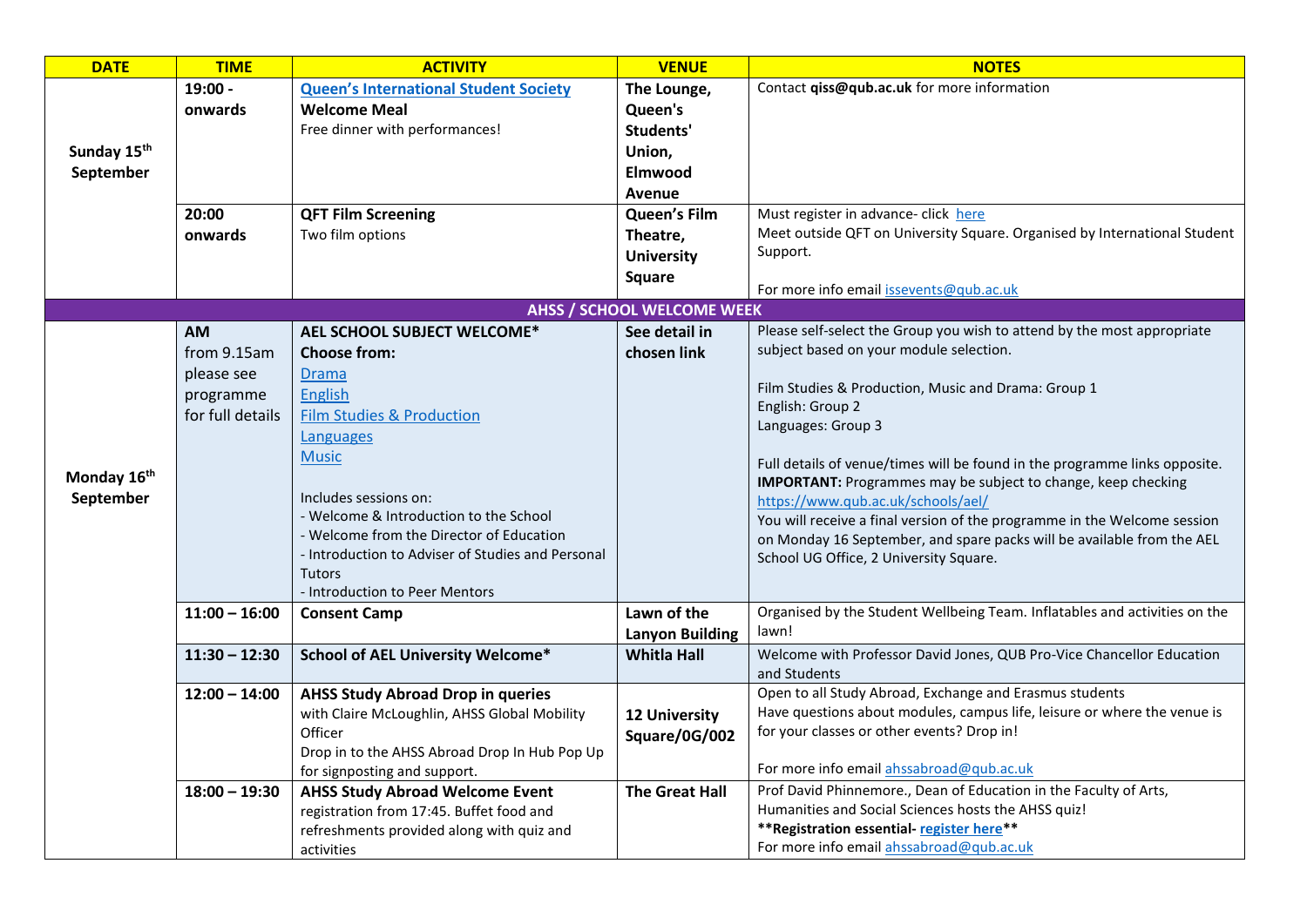| <b>DATE</b>                 | <b>TIME</b>                                       | <b>ACTIVITY</b>                                                                                                                                                                                                                                                                                                                                                                                                                                                                                                                                                                                                                                                                                                                                                                                                                                                  | <b>VENUE</b>                                               | <b>NOTES</b>                                                                                                                                                                                                                                                                                                                                                                                                                          |
|-----------------------------|---------------------------------------------------|------------------------------------------------------------------------------------------------------------------------------------------------------------------------------------------------------------------------------------------------------------------------------------------------------------------------------------------------------------------------------------------------------------------------------------------------------------------------------------------------------------------------------------------------------------------------------------------------------------------------------------------------------------------------------------------------------------------------------------------------------------------------------------------------------------------------------------------------------------------|------------------------------------------------------------|---------------------------------------------------------------------------------------------------------------------------------------------------------------------------------------------------------------------------------------------------------------------------------------------------------------------------------------------------------------------------------------------------------------------------------------|
|                             | АM<br>please see<br>programme<br>for full details | <b>School of AEL Optional sessions:</b><br>-Including Learning Development Session 1<br>and Subject Introductions<br><b>Drama</b><br><b>English</b><br><b>Film Studies &amp; Production</b><br>Languages<br><b>Music</b>                                                                                                                                                                                                                                                                                                                                                                                                                                                                                                                                                                                                                                         | See detail in<br>chosen link                               | Please self-select the session(s) you wish to attend by the most appropriate<br>subject based on your module selection.<br><b>IMPORTANT:</b> Programmes may be subject to change, keep checking<br>https://www.qub.ac.uk/schools/ael/<br>You will receive a final version of the programme in the Welcome session<br>on Monday 16 September, and spare packs will be available from the AEL<br>School UG Office, 2 University Square. |
| Tuesday 17th                | $10.00 - 12.00$                                   | Student Wellbeing drop in session<br>Free tea / coffee and snacks                                                                                                                                                                                                                                                                                                                                                                                                                                                                                                                                                                                                                                                                                                                                                                                                | <b>Student</b><br><b>Guidance</b><br><b>Centre Hub</b>     | Free tea/coffee and snacks.<br>Need support? You can contact the Student Wellbeing Team by clicking<br>here                                                                                                                                                                                                                                                                                                                           |
| September                   | $13:00 - 16:00$                                   | FIELD TRIP: City with a heart and a hard<br>edge! Belfast Tour with Prof Dominic Bryan<br>Limited spaces, pre-booking essential<br>The Faculty of Arts, Humanities and Social<br>Sciences is hosting a special tour of Belfast<br>exclusively for all AHSS Semester 1 and yearlong<br>Study Abroad and Exchange students! Join your<br>guide Professor Dominic Bryan from the School<br>School of History, Anthropology, Philosophy and<br>Politics to explore the past present and future of<br>the city from a of the city from a political,<br>historical and anthropological perspective. We<br>will examine an industrial history, the civic city,<br>the politics and violence reflected in murals,<br>memorials and walls, and the challenges and<br>achievements of a peace process. We will<br>introduce you to a city with a heart and a hard<br>edge! | <b>Bus departs</b><br>from front of<br>Lanyon<br>building. | Places are open to Study Abroad, Exchange and Erasmus students only.<br>First come first served. Students to arrive at departure location at 1.00pm.<br><b>REGISTRATION ESSENTIAL</b><br>Places are limited- first come first served.<br>** You must register in advance- please register here**<br>For more info email ahssabroad@qub.ac.uk                                                                                          |
|                             | 16:00<br>onwards                                  | <b>Trip to IKEA</b><br>Kit out your new bedroom with a trip to<br>Swedish superstore Ikea!                                                                                                                                                                                                                                                                                                                                                                                                                                                                                                                                                                                                                                                                                                                                                                       | <b>Departs QUB</b><br><b>Accommodation</b><br>at 16:00     | This trip is organised by QUB Accommodation, please speak to Reception<br>for more information or contact accommodationevents@qub.ac.uk                                                                                                                                                                                                                                                                                               |
| Wednesday 18th<br>September | $09:00 - 10:00$                                   | <b>School of AEL Welcome Breakfast for</b><br><b>Students</b>                                                                                                                                                                                                                                                                                                                                                                                                                                                                                                                                                                                                                                                                                                                                                                                                    | The Great Hall,<br><b>Main Campus</b>                      | Breakfast for new students in the School of AEL with all staff,<br>student mentors and ambassadors                                                                                                                                                                                                                                                                                                                                    |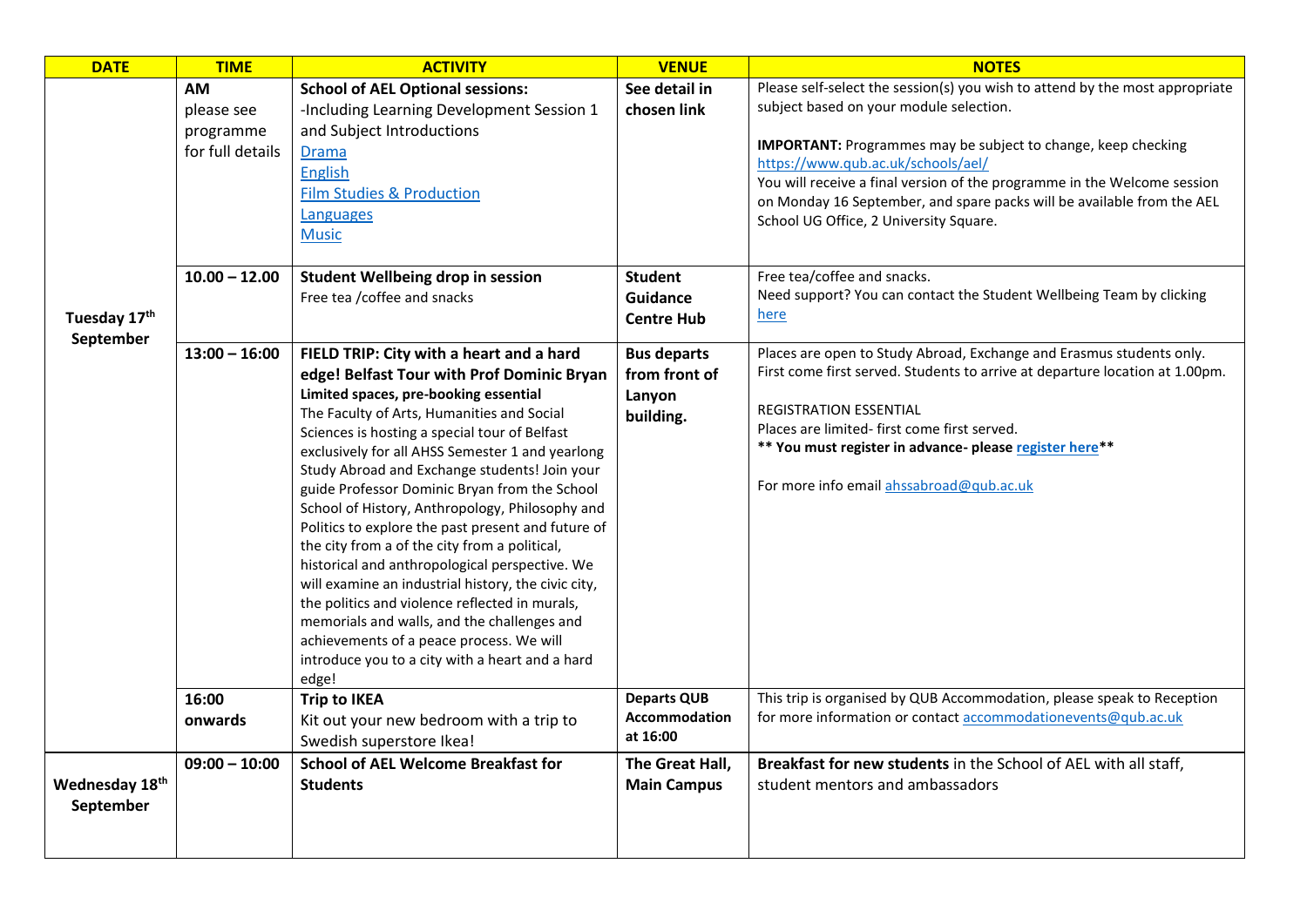| <b>DATE</b>    | <b>TIME</b>      | <b>ACTIVITY</b>                                    | <b>VENUE</b>         | <b>NOTES</b>                                                                                                                                       |
|----------------|------------------|----------------------------------------------------|----------------------|----------------------------------------------------------------------------------------------------------------------------------------------------|
|                | АM               | <b>AEL Optional sessions:</b>                      | See detail in        | Please self-select the session(s) you wish to attend by the most appropriate                                                                       |
|                | please see       | -Including Language Centre, Careers                | chosen link          | subject based on your module selection                                                                                                             |
|                | programme        | Employability & Skills, Students' Union, IT &      |                      | <b>IMPORTANT:</b> Programmes may be subject to change, keep checking                                                                               |
|                | for full details | Library                                            |                      | https://www.qub.ac.uk/schools/ael/ You will receive a final version of the                                                                         |
|                |                  |                                                    |                      | programme in the Welcome session on Monday 16 September, and spare                                                                                 |
| Wednesday 18th |                  |                                                    |                      | packs will be available from the AEL School UG Office, 2 University Square.                                                                        |
| September      | $10.00 - 12.00$  | <b>Student Wellbeing Drop in session</b>           | <b>Student</b>       | Free tea/coffee and snacks.                                                                                                                        |
|                |                  | Free tea / coffee and snacks                       | Guidance             | Need support? You can contact the Student Wellbeing Team by clicking                                                                               |
|                |                  |                                                    | <b>Centre Hub</b>    | here                                                                                                                                               |
|                | $12:00 - 14:00$  | <b>AHSS Study Abroad Drop in queries</b>           |                      | Open to all Study Abroad, Exchange and Erasmus students                                                                                            |
|                |                  | with Claire McLoughlin, AHSS Global Mobility       | <b>12 University</b> | Have questions about modules, campus life, leisure or where the venue is                                                                           |
|                |                  | Officer.                                           | Square/0G/002        | for your classes or other events? Drop in!                                                                                                         |
|                |                  |                                                    |                      |                                                                                                                                                    |
|                |                  | Drop in to the AHSS Abroad Drop In Hub Pop Up      |                      | For more info email ahssabroad@qub.ac.uk                                                                                                           |
|                |                  | for signposting and support.                       |                      |                                                                                                                                                    |
|                | AM               | <b>School of AEL Optional sessions:</b>            | See detail in        | Please self-select the session(s) you wish to attend by the most appropriate                                                                       |
|                | please see       | -Including Learning Development Session 2,         | chosen link          | subject based on your module selection.                                                                                                            |
|                | programme        | Canvas (Virtual Learning Environment),             |                      |                                                                                                                                                    |
|                | for full details | <b>Community Engagement Team</b>                   |                      | <b>IMPORTANT:</b> Programmes may be subject to change, keep checking                                                                               |
|                |                  |                                                    |                      | https://www.qub.ac.uk/schools/ael/                                                                                                                 |
|                |                  | <b>Drama</b>                                       |                      |                                                                                                                                                    |
|                |                  | <b>English</b>                                     |                      | You will receive a final version of the programme in the Welcome session<br>on Monday 16 September, and spare packs will be available from the AEL |
|                |                  | <b>Film Studies &amp; Production</b>               |                      | School UG Office, 2 University Square.                                                                                                             |
|                |                  | Languages                                          |                      |                                                                                                                                                    |
| Thursday 19th  |                  | <b>Music</b>                                       |                      |                                                                                                                                                    |
| September      | $10.00 - 12.00$  | Student Wellbeing drop in session                  | <b>Student</b>       | Free tea/coffee and snacks.                                                                                                                        |
|                |                  | Free tea / coffee and snacks                       | <b>Guidance</b>      | Need support? You can contact the Student Wellbeing Team by clicking                                                                               |
|                |                  |                                                    | <b>Centre Hub</b>    | <u>here</u>                                                                                                                                        |
|                | $13:00 - 16:00$  | FIELD TRIP - Crumlin Road Gaol                     | <b>Bus departs</b>   | REGISTRATION ESSENTIAL                                                                                                                             |
|                |                  | Limited spaces, pre-booking essential              | from front of        | Places are limited- first come first served.                                                                                                       |
|                |                  | Students will explore over 150 years of history in | Lanyon               | **You must register in advance- please register here**                                                                                             |
|                |                  | the Gaol, once dubbed 'Europe's Alcatraz'.         | Building,            |                                                                                                                                                    |
|                |                  | Students will hear stories of executions, escapes, |                      | Places are open to Study Abroad, Exchange and Erasmus students only.                                                                               |
|                |                  | hunger-strikes and riots in the Gaol which         | 1.00pm               |                                                                                                                                                    |
|                |                  | housed prisoners such as Eamon De Valera,          |                      | For more information contact AHSSabroad@qub.ac.uk                                                                                                  |
|                |                  | Martin McGuinness, Michael Stone and Bobby         |                      |                                                                                                                                                    |
|                |                  | Sands. It opened to the public in 2012 as a        |                      |                                                                                                                                                    |
|                |                  | tourist attraction, 16 years after its gates       |                      |                                                                                                                                                    |
|                |                  | slammed shut in 1996.                              |                      |                                                                                                                                                    |